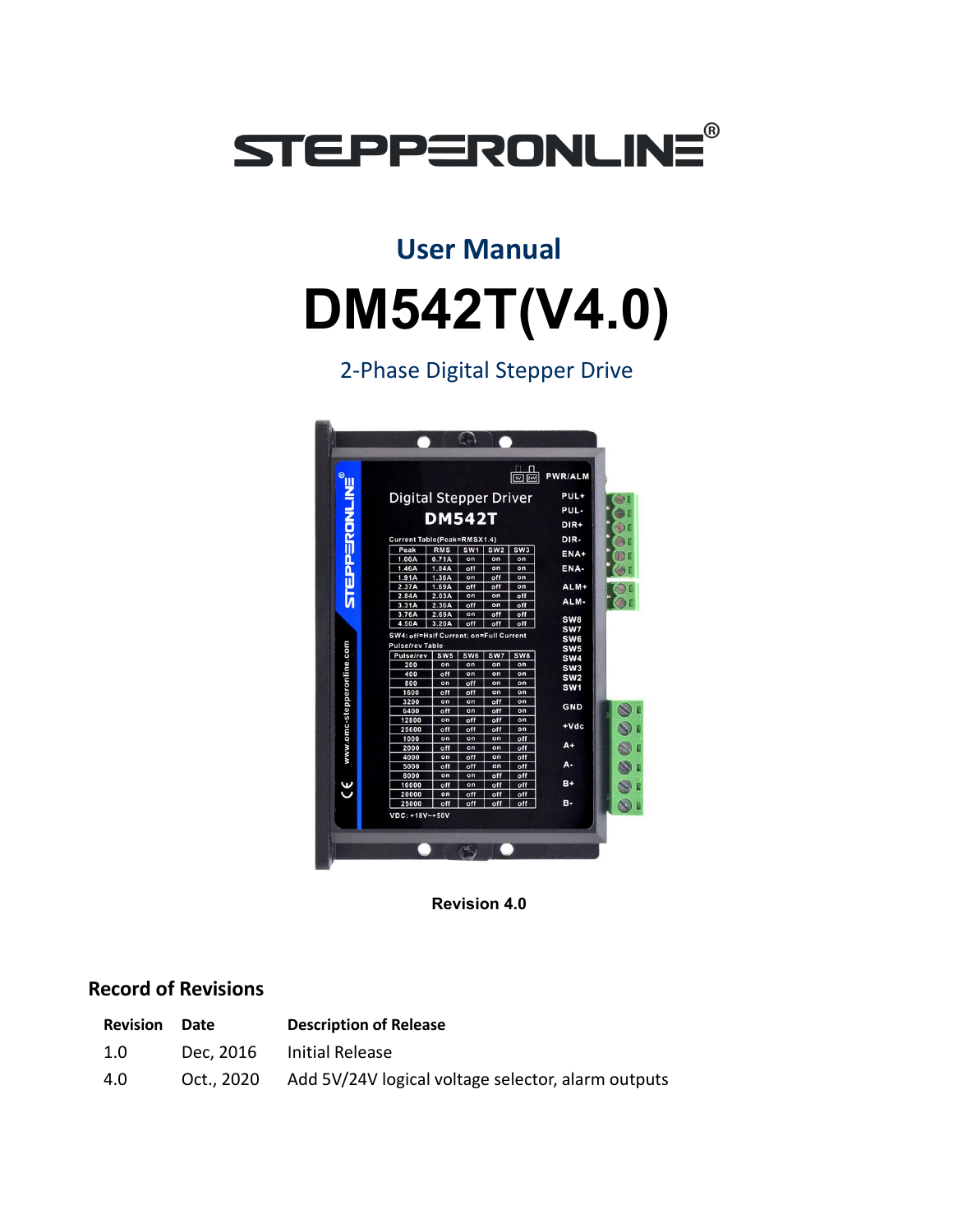## **Table of Contents**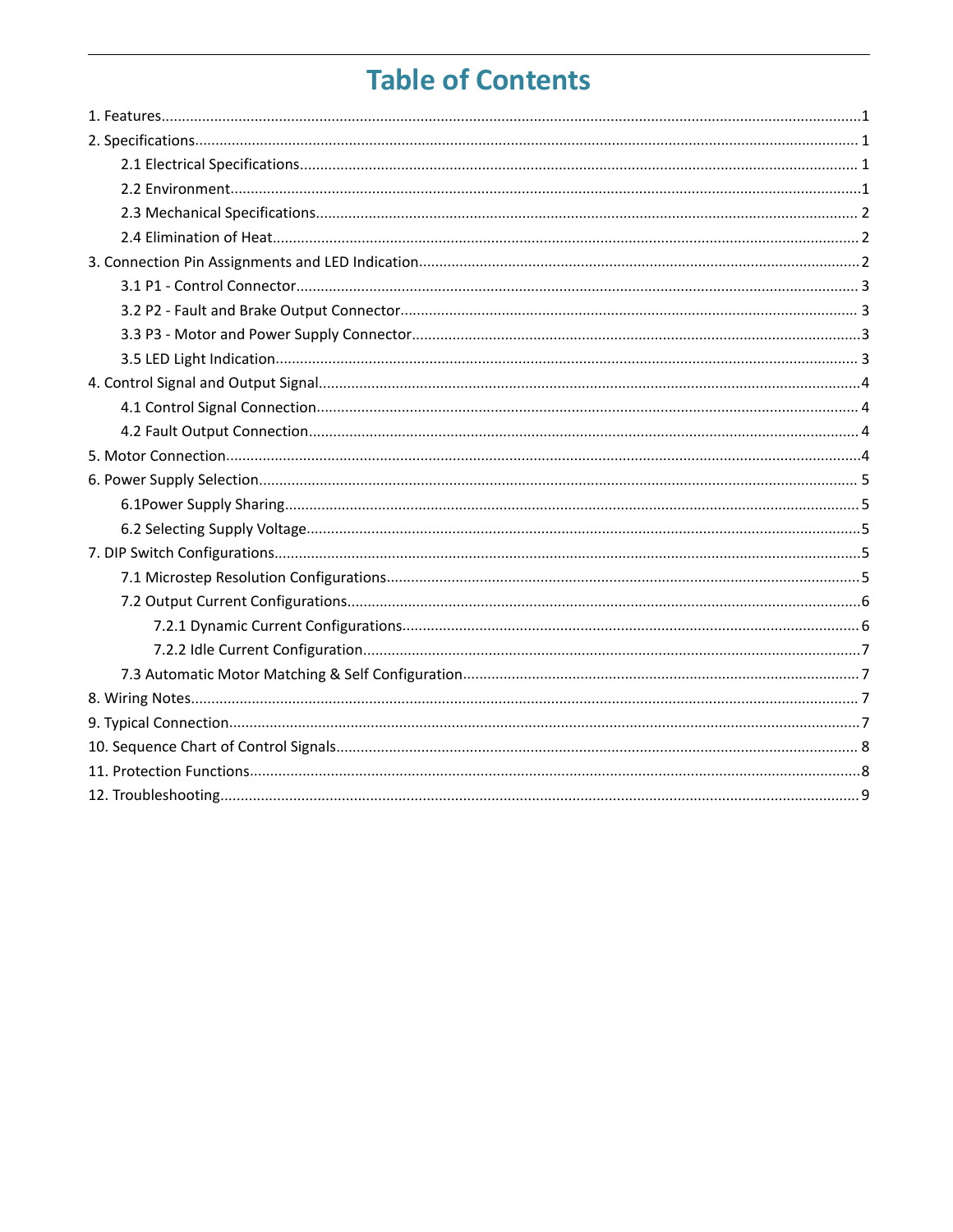# STEPPERONLINE®

## <span id="page-2-0"></span>**1. Features**

- Step & direction (PUL/DIR) control
- Input voltage 20-50VDC (recommended 24-48VDC)
- 200 KHz max pulse input frequency
- 16 microstep resolutions of 200-25,600 via DIP switches
- 8 output current settings of 1.0-4.5A via DIP Switches
- Idle current reduction to 50% or 90% selection via SW4
- Auto-tuning to match wide-range NEMA 11, 17, 23 and 24 stepper motors
- Anti-Resonance for optimal torque, extra smooth motion, low motor heating and noise
- Soft-start with no "jump" when powered on
- Optically isolated inputs with 5V or 24V
- **•** Fault output
- Over-voltage and over-current protections

### <span id="page-2-1"></span>**2. Specifications**

#### <span id="page-2-2"></span>**2.1 Electrical Specifications**

|                                | DM542T(V4.0)  |                          |                          |              |  |  |  |
|--------------------------------|---------------|--------------------------|--------------------------|--------------|--|--|--|
| <b>Parameters</b>              | <b>Min</b>    | <b>Typical</b>           | <b>Max</b>               | Unit         |  |  |  |
| <b>Output Current</b>          | 1.0 (0.7 RMS) |                          | 4.5 (3.2 RMS)            | $\mathsf{A}$ |  |  |  |
| <b>Supply Voltage</b>          | 18            | $24 - 48$                | 50                       | VDC          |  |  |  |
| Logic signal current           | ⇁             | 10                       | 16                       | <b>mA</b>    |  |  |  |
| Pulse input frequency          | 0             | $\overline{\phantom{a}}$ | 200                      | kHz          |  |  |  |
| <b>Minimal Pulse Width</b>     | 2.5           | $\overline{\phantom{a}}$ | ٠                        | $\mu$ S      |  |  |  |
| <b>Minimal Direction Setup</b> | 5.0           | $\overline{\phantom{0}}$ | $\overline{\phantom{a}}$ | μS           |  |  |  |
| <b>Isolation resistance</b>    | 500           |                          |                          | $M\Omega$    |  |  |  |

#### <span id="page-2-3"></span>**2.2 Environment**

| Cooling                      | <b>Natural Cooling or Forced cooling</b>                               |                                                                        |  |
|------------------------------|------------------------------------------------------------------------|------------------------------------------------------------------------|--|
|                              | Environment                                                            | Avoid dust, oil fog and corrosive gases                                |  |
|                              | Humidity                                                               | $40\%$ RH $-90\%$ RH                                                   |  |
| <b>Operating Environment</b> | <b>Operating Temperature</b>                                           | $0^{\circ}$ C $-$ 40 $^{\circ}$ C (32 $^{\circ}$ F - 109 $^{\circ}$ F) |  |
|                              | 10-50Hz / 0.15mm<br>Vibration                                          |                                                                        |  |
| <b>Storage Temperature</b>   | $-20^{\circ}$ C = 65 $^{\circ}$ C (-4 $^{\circ}$ F - 149 $^{\circ}$ F) |                                                                        |  |
| Weight                       | Approx. 230g (0.51 lbs)                                                |                                                                        |  |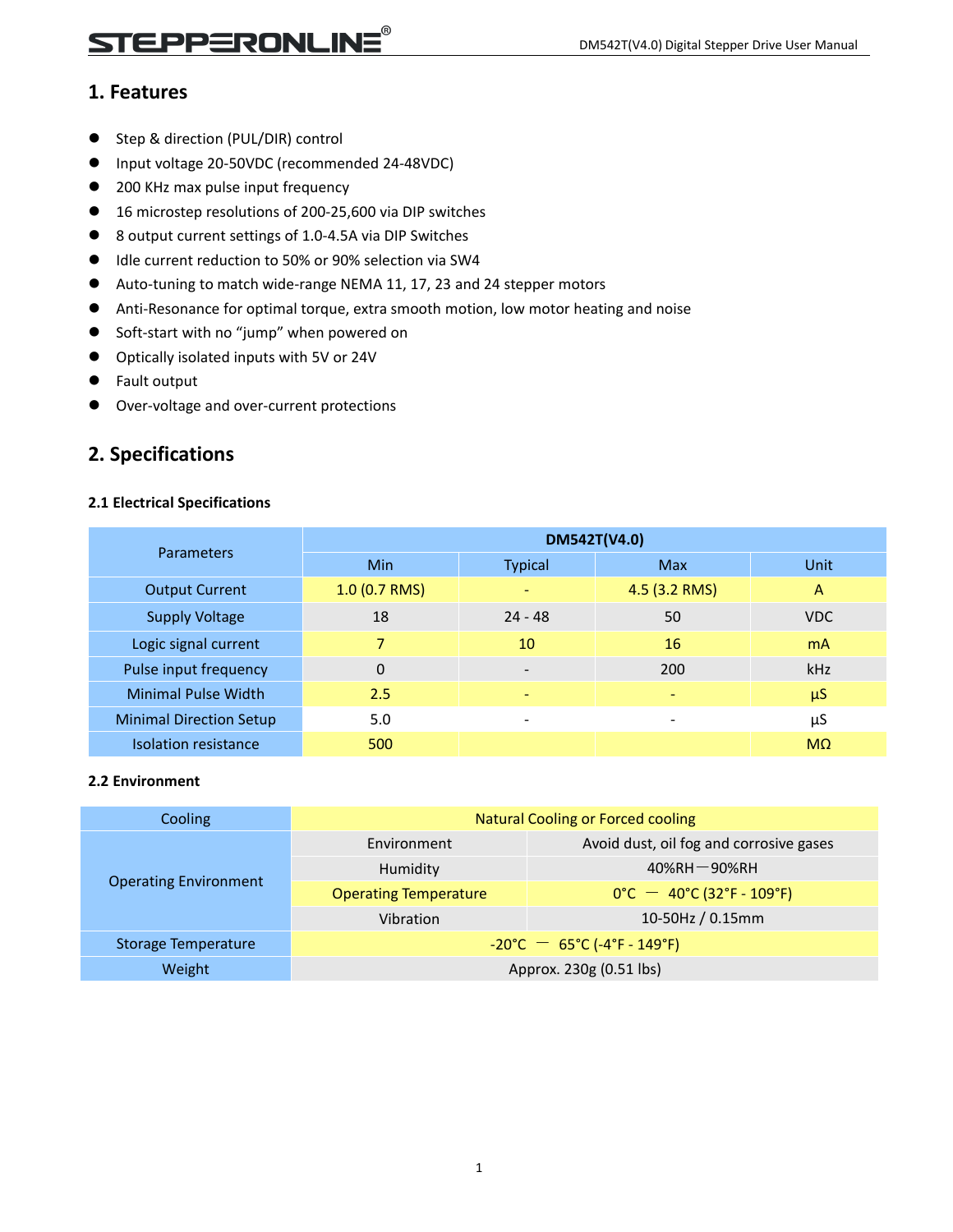## <span id="page-3-0"></span>STEPP ERONLINE®

#### **2.3 Mechanical Specifications**

#### (unit: mm [1inch=25.4mm])





#### **Side mounting recommended for better heat dissipation**

#### <span id="page-3-1"></span>**2.4 Elimination of Heat**

- **O** DM542T(V4.0) reliable working temperature should be <  $40^{\circ}$ C (109°F)
- It is recommended to use automatic idle-current mode to reduce motor heating. That means set the SW4 pin of DIP switch at "OFF" position.
- It is recommended to mount the drive vertically to maximize heat sink area. Use forced cooling method to cool if necessary.

### <span id="page-3-2"></span>**3. Connection Pin Assignments and LED Indication**



**Figure 2** Connectors, DIP switches, and LED locations

The DM542T(V4.0) has three connector blocks P1&P2&P3 (see above picture). P1 is for control signals connections, and P2 is for output signals connections, P3 is for power and motor connections. The following tables are brief descriptions of the three connectors. More detailed descriptions of the pins and related issues are as below.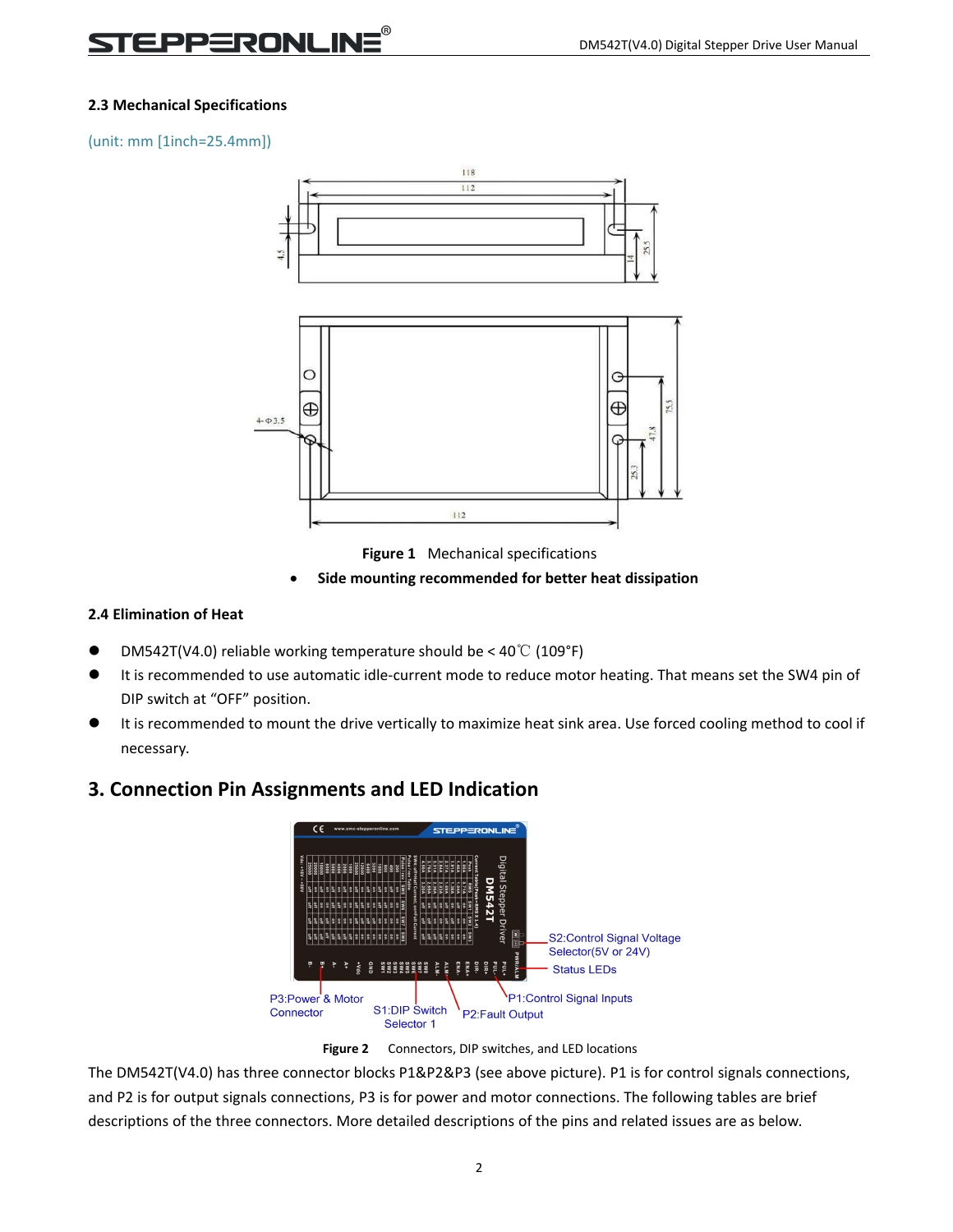# **PPERONLINE®**

#### <span id="page-4-0"></span>**3.1 P1 - Control Connector**

| <b>PIN</b> | <b>Details</b>                                                                                                                                                          |  |  |  |  |  |
|------------|-------------------------------------------------------------------------------------------------------------------------------------------------------------------------|--|--|--|--|--|
| PUL+       | <b>Pulse and Direction Connection:</b>                                                                                                                                  |  |  |  |  |  |
|            | (1) Optically isolated, high level 4.5-5V or 24V, low voltage 0-0.5V                                                                                                    |  |  |  |  |  |
| PUL-       | (2) Maximum 200 KHz input frequency<br>(3) The width of PUL signal is at least 2.5µs, duty cycle is recommended 50%                                                     |  |  |  |  |  |
| $DIR+$     | (4) DIR signal requires advance PUL signal minimum 5 us in single pulse mode                                                                                            |  |  |  |  |  |
| DIR-       | (5) The factory setting of control signal voltage is 24V, must need to set S2 (figure 2) if it is 5V                                                                    |  |  |  |  |  |
| ENA+       | Enable Connection: (default no connection)                                                                                                                              |  |  |  |  |  |
|            | (1) Optically isolated, differential.                                                                                                                                   |  |  |  |  |  |
| ENA-       | (2) Disable the drive by 4.5-24V input connection; enable the drive by 0-0.5V connection<br>(3) ENA signal requires advance DIR signal minimum 5us in single pulse mode |  |  |  |  |  |
|            | (4) Enable time to be at least 200ms                                                                                                                                    |  |  |  |  |  |

#### **Notes:**

(1) Shield cables are required for P1;

(2) Don't tie P1/P2 cables and P3 cables together.

#### <span id="page-4-1"></span>**3.2 P2 - Fault Output Connector**

| Pin. | <b>Details</b>                                                                           |
|------|------------------------------------------------------------------------------------------|
|      | (1) Maximum 30V/100mA output                                                             |
| ALM+ | (2) Sinking or sourcing                                                                  |
|      | (3) The resistance between ALM+ and ALM- is low impedance as default, and will change to |
| ALM- | high when the drive goes into error protection.                                          |
|      | (4) Fault connection refer to chapter 4.2                                                |

#### <span id="page-4-2"></span>**3.3 P3 - Motor and Power Supply Connector**

| <b>Pin Function</b> | <b>Details</b>                                                                  |  |
|---------------------|---------------------------------------------------------------------------------|--|
| <b>GND</b>          | Power supply ground connection.                                                 |  |
| $+$ Vdc             | Power supply positive connection. Suggest 24-48VDC power supply voltage         |  |
| $A+$ , $A-$         | Motor Phase A connections. Connect motor A+ wire to A+ Pin; motor A- wire to A- |  |
| $B + B -$           | Motor Phase B connections. Connect motor B+ wire to B+ Pin; motor B- wire to B- |  |

**! Warning Warning:** Don't plug or unplug the P1&P2&P3 terminal block to avoid drive damage or injury when

#### DM542T(V4.0) is powered on.

#### <span id="page-4-3"></span>**3.4 LED Light Indication**

There are two LED lights for DM542T(V4.0). The GREEN one is the powerindicator which will be always on generally. The RED one is a protection indicator which will flash 1-2 times in a 3-second period, when protection enabled for a DM542T(V4.0). Different number of flashes indicates different protection type (read section 11 for detail).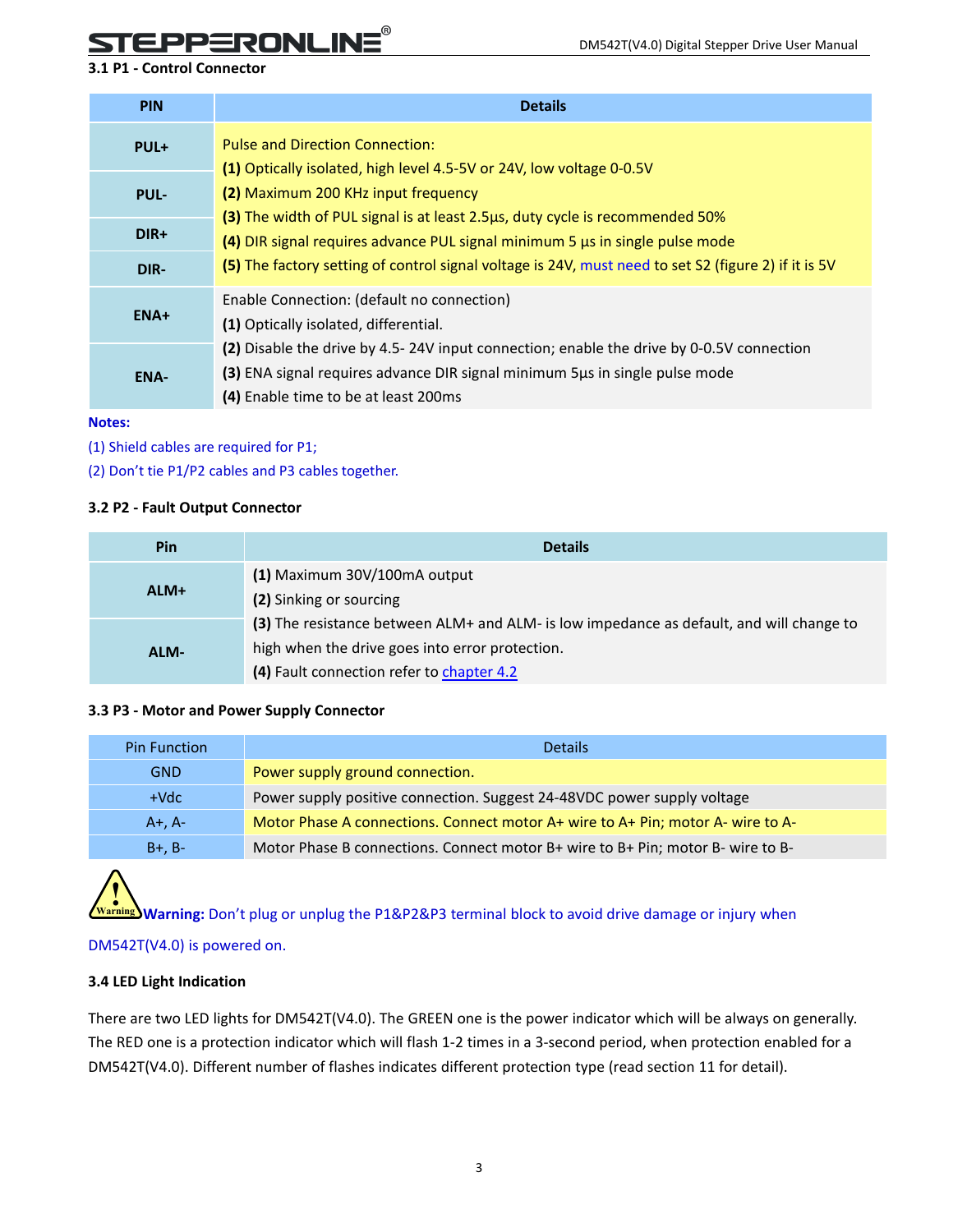## **STEPPERONLIN**

## <span id="page-5-0"></span>**4. Control Signal and Output Signal**

### <span id="page-5-1"></span>**4.1 Control Signal Connection**

The DM542T(V4.0) can accept can accept differential or single-ended control signals (pulse, direction, and enable) in open-collector or PNP connection through the P1 connector (figure 2). It is recommend to add an EMI line filter between the power supply and the drive to increase noise immunity for the drive in interference environments.



**Figure 4**: Connections to open-collector signal **Figure 5**: Connections to PNP signal



(common-anode) (common-cathode)

#### **Notes:**

(1) ENA signal is no-connected as default;

(2) Control signal amplitude is 24 V as default. If it is 12 V, please set the S2 (Figure 2) selector switch to 5 V first, then connect 1KΩ resistor; If it is 5V, please set the S2 to 5V.

#### <span id="page-5-2"></span>**4.2 Fault Output Connection**

When over voltage or over current protection happens, DM542T(V4.0) red status LED light will blink and the impedance state between ALM+ and ALM- will change (from low to high or high to low depending on configuration) and can thus be detected. Fault output connection is optional, and it can be connected either in sinking or sourcing.





## <span id="page-5-3"></span>**5. Motor Connection**

The DM542T(V4.0) can drive 2-phase and 4-pahse bipolar hybrid stepper motors.

The 4 lead motors are the least flexible and easy to connect. The output current from drive that is multiply the specified phase current by 1.4 to determine the peak output current.



Figure 9: 4-lead Motor Connections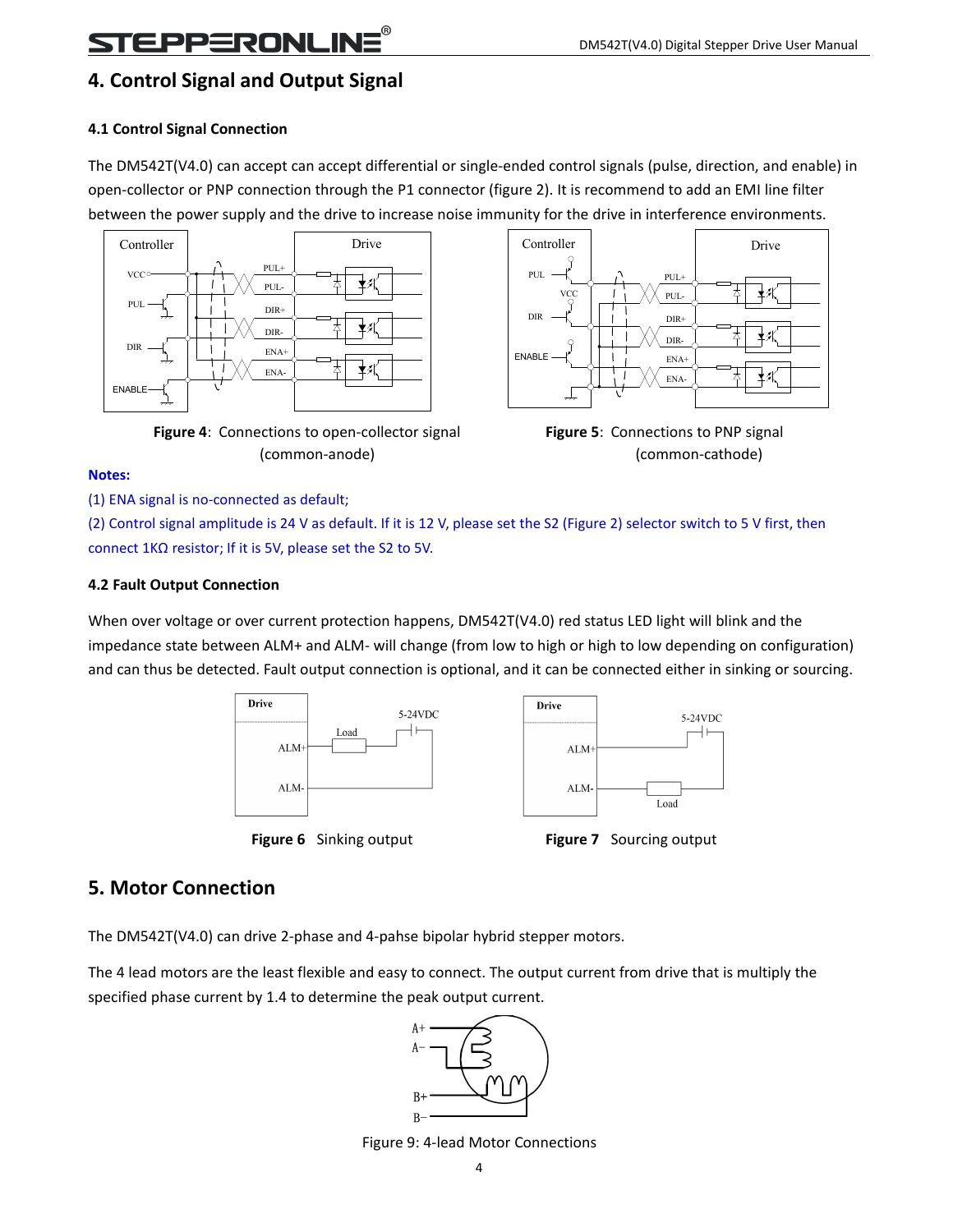STEPPERONLINE®

### <span id="page-6-0"></span>**6. Power Supply Selection**

The DM542T(V4.0) can power medium and large size stepping motors (frame size from NEMA 11 to 24). To get good driving performances, it is important to select supply voltage and output current properly. Generally speaking, supply voltage determines the high speed performance of the motor, while output current determines the output torque of the driven motor (particularly at lower speed). Higher supply voltage will allow higher motor speed to be achieved, at the price of more noise and heating. If the motion speed requirement is low, it's better to use lower supply voltage to decrease noise, heating and improve reliability.

#### <span id="page-6-1"></span>**6.1Power Supply Sharing**

Multiple DM542T(V4.0) drives can share one power supply to reduce cost, if that power supply has enough power capacity. To avoid cross interference, connect each stepper drive directly to the shared power supply separately. To avoid cross interference, DO NOT daisy-chain connect the power supply input pins of the Drivers. Instead connect them to power supply separately.

#### <span id="page-6-2"></span>**6.2 Selecting Supply Voltage**

The DM542T(V4.0) is designed to operate within 18 - 50VDC voltage input. When selecting a power supply, besides voltage from the power supply power line voltage fluctuation and back EMF voltage generated during motor deceleration needs also to be taken into account. Please make sure leaving enough room for power line voltage fluctuation and back-EMF voltage charge back.

Higher supply voltage can increase motor torque at higher speeds, thus helpful for avoiding losing steps. However, higher voltage may cause bigger motor vibration at lower speed, and it may also cause over-voltage protection or even drive damage. Therefore, it is suggested to choose only sufficiently high supply voltage for intended applications.

### <span id="page-6-3"></span>**7. DIP Switch Configurations**

The DM542T(V4.0) has one 8-bit DIP switch and one 1-bit selector. The first 8-bit is used to configure settings of micro step resolution, output current, motor standstill current, pulse type and smoothing time as shown below.



The second 1-bit selector is located on the top (S2 in figure 2), used to configure the voltage of control signals. For the safety of optically coupled, the factory setting is 24V, which no need to connect 2K resistors like the old drives, making it easier to use. When the voltage of the control signal is 5V, the S2 must be set to 5V, otherwise, the motorwon't work.

#### <span id="page-6-4"></span>**7.1 Microstep Resolution Configurations**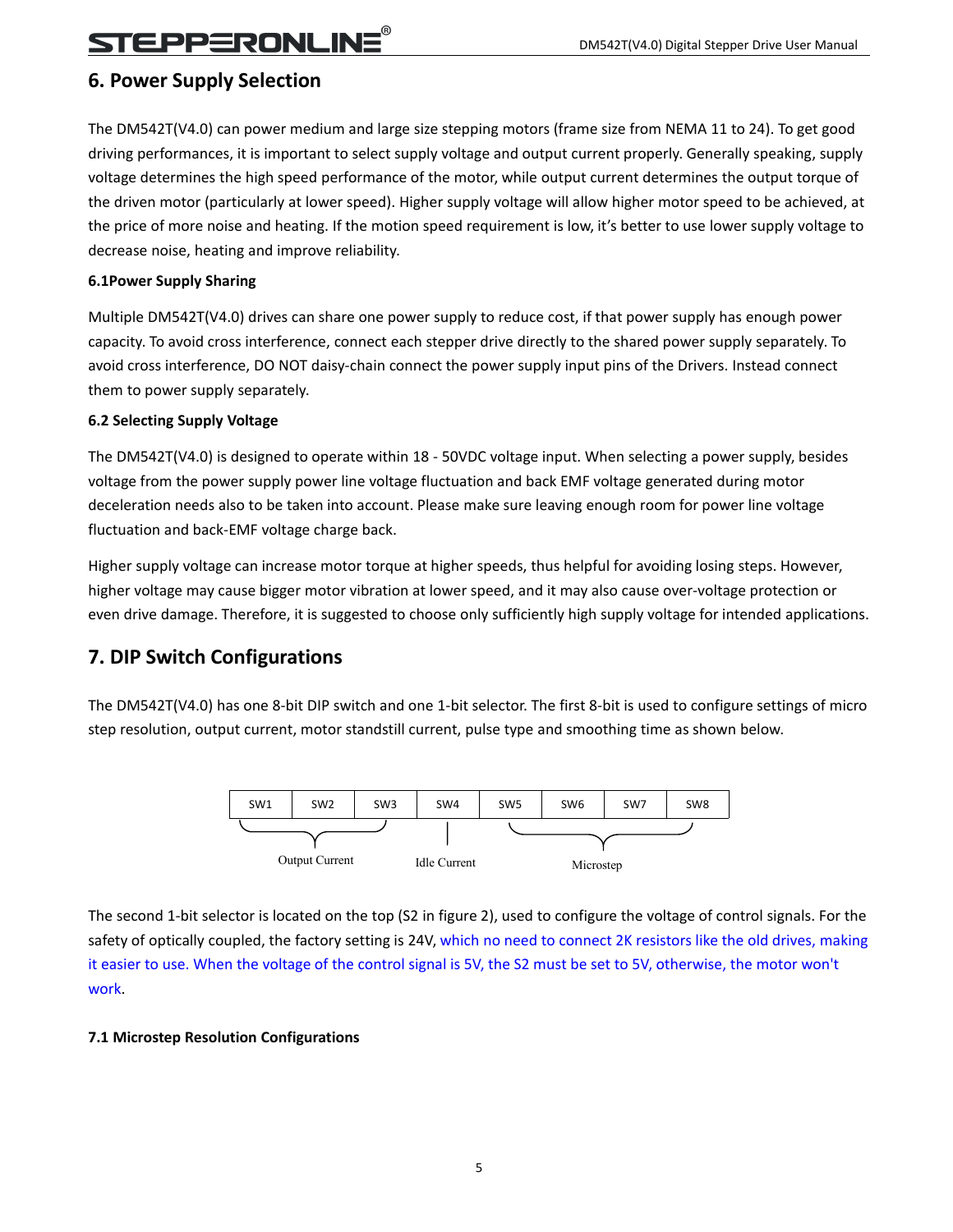| <b>Microstep</b> | Steps/rev.(for 1.8°motor) | SW <sub>5</sub> | SW <sub>6</sub> | SW7        | SW8           |
|------------------|---------------------------|-----------------|-----------------|------------|---------------|
| $\mathbf 1$      | 200                       | ON              | ON              | ON         | ON            |
| $\overline{2}$   | 400                       | <b>OFF</b>      | ON              | ON         | ON            |
| $\overline{4}$   | 800                       | ON              | <b>OFF</b>      | ON         | ON            |
| $\bf 8$          | 1600                      | <b>OFF</b>      | <b>OFF</b>      | ON         | ON            |
| 16               | 3200                      | ON              | ON              | <b>OFF</b> | ON            |
| 32               | 6400                      | <b>OFF</b>      | ON              | <b>OFF</b> | ON            |
| 64               | 12800                     | ON              | <b>OFF</b>      | <b>OFF</b> | $\mathsf{ON}$ |
| 128              | 25600                     | <b>OFF</b>      | <b>OFF</b>      | <b>OFF</b> | ON            |
| 5                | 1000                      | ON              | ON              | ON         | <b>OFF</b>    |
| 10               | 2000                      | <b>OFF</b>      | ON              | ON         | <b>OFF</b>    |
| 20               | 4000                      | ON              | <b>OFF</b>      | ON         | <b>OFF</b>    |
| 25               | 5000                      | <b>OFF</b>      | <b>OFF</b>      | ON         | <b>OFF</b>    |
| 40               | 8000                      | ON              | ON              | <b>OFF</b> | <b>OFF</b>    |
| 50               | 10000                     | <b>OFF</b>      | ON              | <b>OFF</b> | <b>OFF</b>    |
| 100              | 20000                     | ON              | OFF             | OFF        | <b>OFF</b>    |
| 125              | 25000                     | <b>OFF</b>      | <b>OFF</b>      | <b>OFF</b> | <b>OFF</b>    |

Microstep resolution is set by SW5, 6, 7, 8 of the DIP switches as shown in the following table.

#### <span id="page-7-0"></span>**7.2 Output Current Configurations**

For a given motor, higher drive current will make the motor to output more torque, but at the same time causes more heating in the motorand drive. Therefore, output current is generally set to be such that the motorwill not overheat for long time operation. Since parallel and serial connections of motor coils will significantly change resulting inductance and resistance, it is therefore important to set drive output current depending on motor phase current, motor leads and connection methods. Phase current rating supplied by motor manufacturer is important in selecting drive current, however the selection also depends on leads and connections.

The first three bits (SW1,2, 3) of the DIP switch are used to set the dynamic current. Select a setting closest to your motor's required current.

<span id="page-7-1"></span>

|  |  |  | 7.2.1 Dynamic Current Configurations |  |
|--|--|--|--------------------------------------|--|
|--|--|--|--------------------------------------|--|

| <b>Peak Current</b> | <b>RMS Current</b> | <b>SW1</b> | SW <sub>2</sub> | SW <sub>3</sub> |
|---------------------|--------------------|------------|-----------------|-----------------|
| 1.00A               | 0.71A              | ON         | <b>ON</b>       | <b>ON</b>       |
| 1.46A               | 1.04A              | <b>OFF</b> | <b>ON</b>       | <b>ON</b>       |
| 1.91A               | 1.36A              | <b>ON</b>  | <b>OFF</b>      | <b>ON</b>       |
| 2.37A               | 1.69A              | <b>OFF</b> | <b>OFF</b>      | <b>ON</b>       |
| 2.84A               | 2.03A              | <b>ON</b>  | <b>ON</b>       | OFF             |
| 3.31A               | 2.36A              | <b>OFF</b> | <b>ON</b>       | <b>OFF</b>      |
| 3.76A               | 2.69A              | <b>ON</b>  | <b>OFF</b>      | <b>OFF</b>      |
| 4.50A               | 3.20A              | <b>OFF</b> | <b>OFF</b>      | <b>OFF</b>      |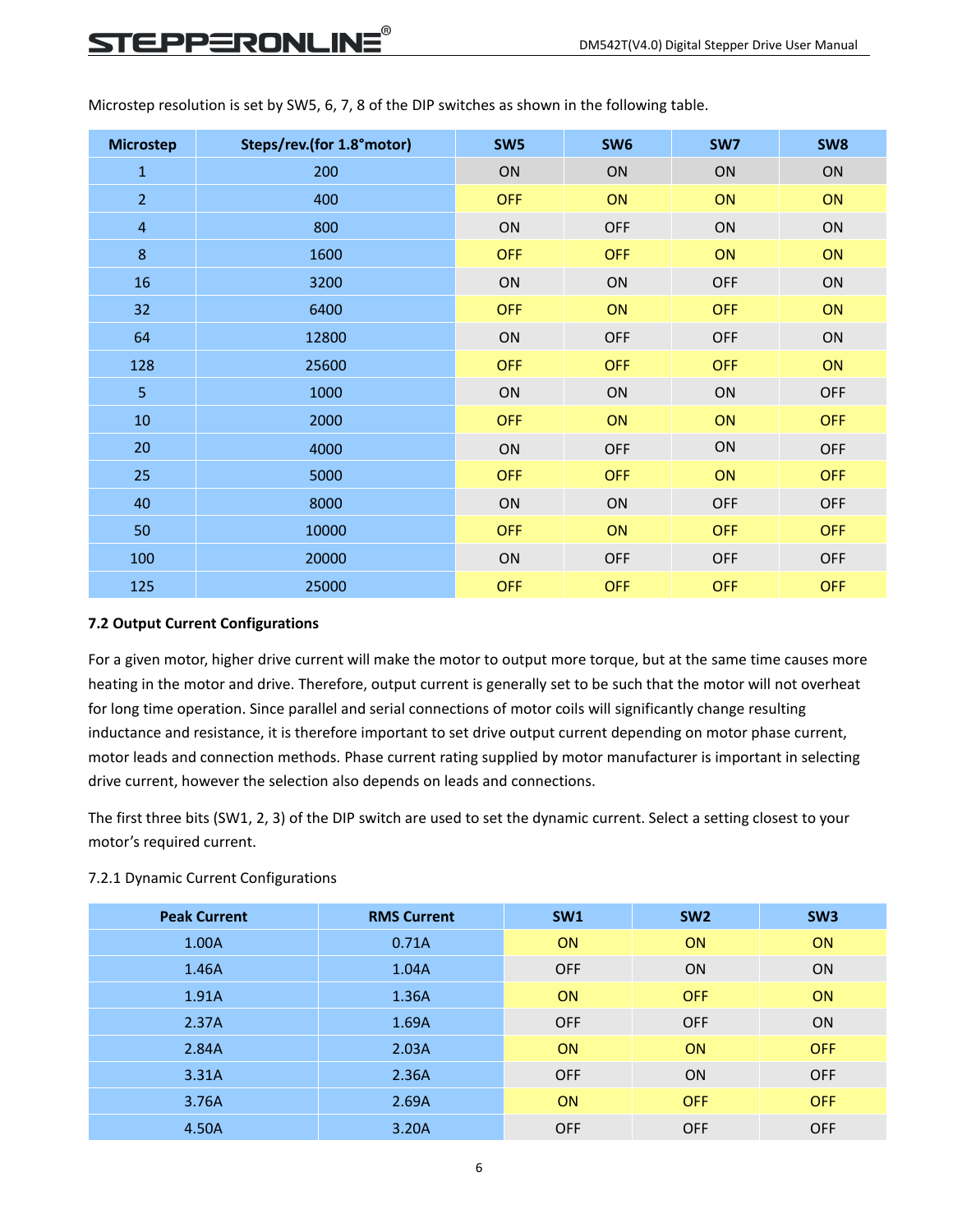## $\mathsf{EPP}\!\!\equiv\!\! \mathsf{RONLINE}^\circ$

#### <span id="page-8-0"></span>7.2.2 Idle Current Configuration

SW4 is used to set motor idle current percentage. At OFF position it means the standstill current is set to be 50% of the selected output current. At ON position it means standstill current is set to be 90%.

The current automatically reduced to 50% of the selected dynamic current 0.4 second after the last pulse.

#### <span id="page-8-1"></span>**7.3 Automatic Motor Matching & Self Configuration**

When powered on a DM542T(V4.0) will automatically configure itself with the best settings to match the driven stepper motor for optimal performance. No action is needed.

## <span id="page-8-2"></span>**8. Wiring Notes**

- In order to improve anti-interference performance of the drive, it is recommended to use twisted pair shield cable.
- To prevent noise incurred in PUL/DIR signal, pulse/direction signal wires and motor wires should not be tied up together. It is better to separate them by at least 10 cm, otherwise the disturbing signals generated by motor will easily disturb pulse direction signals, causing motor position error, system instability and other failures.
- If only one power supply serves multiple DM542T(V4.0) drives, separately connecting the drives to the power supply is recommended instead of daisy-chaining.
- It is prohibited to pull and plug connector P2 while the drive is powered ON, because there is high current flowing through motor coils (even when motor is at standstill). Pulling or plugging connector P2 with power on will cause extremely high back-EMF voltage surge, which may damage the drive.

## <span id="page-8-3"></span>**9. Typical Connection**

A complete stepping system should include stepping motor, stepping drive, power supply and controller (pulse generator). A typical connection is shown as below.



Figure 14: Typical connection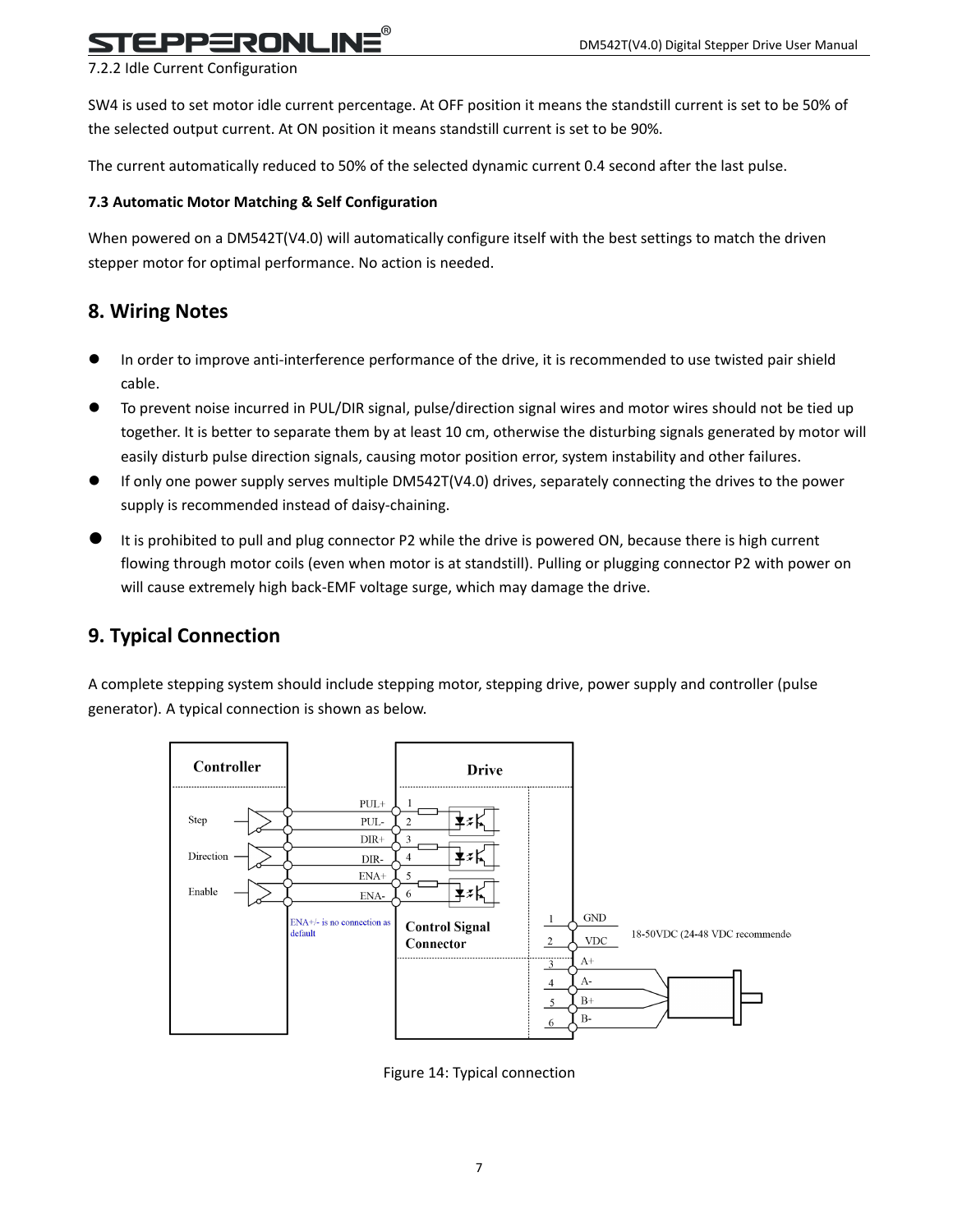## **STEPPERONLIN**

## <span id="page-9-0"></span>**10. Sequence Chart of Control Signals**

In order to avoid some fault operations and deviations, PUL, DIR and ENA should abide by some rules, shown as following diagram:



Figure 15: Sequence chart of control signals

#### **Remark:**

- a) t1: ENA must be ahead of DIR by at least 200ms. Usually, ENA+ and ENA- are NC (not connected). See "Connector P1 Configurations" for more information.
- b) t2: DIR must be ahead of PUL effective edge by 5us to ensure correct direction;
- c)  $t3$ : Pulse width not less than 2.5 $\mu$ s;
- d) t4: Low level width not less than  $2.5\mu s$ ;
- e) Duty cycle of Pulse signal is recommend 50%.

## <span id="page-9-1"></span>**11. Protection Functions**

To improve reliability, the drive incorporates some built-in protections features.

| <b>Priority</b> | Time(s) of<br><b>Blink</b> | <b>Sequence wave of red LED</b> | <b>Description</b>                                                                    |
|-----------------|----------------------------|---------------------------------|---------------------------------------------------------------------------------------|
| 1st             | $\mathbf{1}$               |                                 | Over-current protection activated when peak<br>current exceeds the limit.             |
| 2nd             | $\overline{2}$             |                                 | Over-voltage protection activated when drive<br>working voltage is greater than 60VDC |
| 3nd             | 3                          |                                 | Reserved.                                                                             |

When above protections are active, the motor shaft will be free or the red LED blinks. Reset the drive by repowering it to make it function properly after removing above problems.